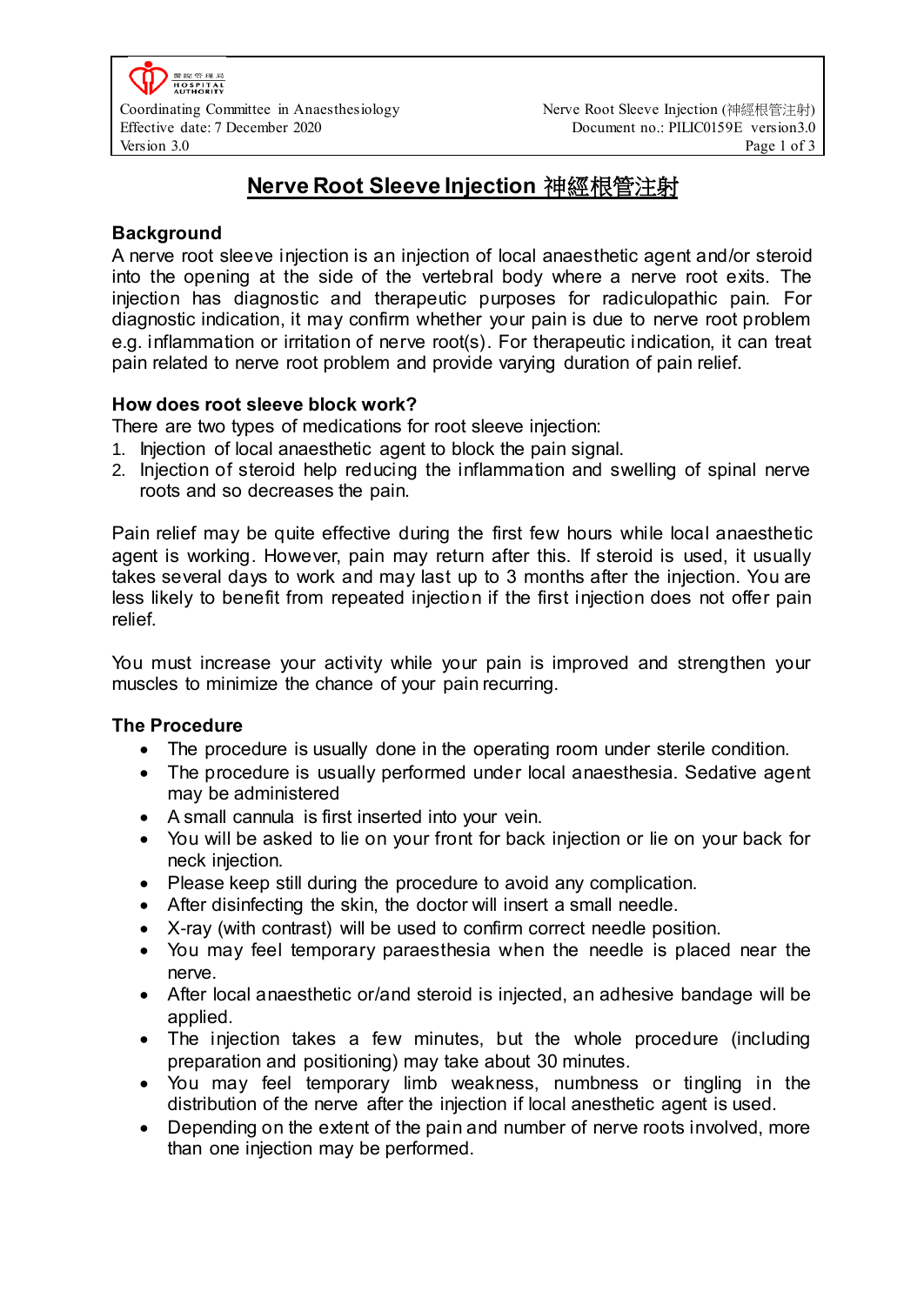

Effective date: 7 December 2020 Document no.: PILIC0159E version3.0 Version 3.0 Page 2 of 3

## **Risk and Complications**

Generally, the procedure is safe. Like all other procedures, side effects and complications could occur, although in most cases these are uncommon and not serious. However, serious and potentially life threatening complication could occur in rare occasions.

## *Common risks and complications*

- Mild pain at needle insertion site.
- Allergic reaction to medications and contrast injected but serious reaction is rare.

#### *Uncommon risks and complications*

- Adverse effects related to steroid use are usually self-limiting because it is usually used in a low dose. These include facial flushing, insomnia, nightmares, nervousness and increased glucose level in diabetes. Whether low dose steroid leads to avascular necrosis remains controversial.
- Significant bleeding and hematoma formation
- Local anaesthetic related convulsion, arrhythmias or death.
- Nerve injury to the nerve root during injection.
- Temporary paralysis and headache if there is perforation of the membrane covering the spinal cord with subsequent injection of local anesthetic agent around the spinal cord. It may cause breathing difficulty if this occurs in the neck region.

#### *Rare risks and complications*

• Bacterial infection

#### *Very rare risks and complications*

• Permanent neurological damage or paralysis may occur due to trauma to the nerve roots, spinal cord or due to vascular injury and embolism to arterial supply of the spinal cord or brain.

#### **Before the Procedure**

- You may be requested to fast for at least 6 hours before the procedure.
- You should inform the medical staff of any past allergy, medical conditions and medications that you are taking, especially blood thinning medication (e.g. warfarin, clopidogrel).
- Ask your doctor whether you should continue your regular medication on the day of the procedure.
- Inform your doctor or nursing staff if you are, or think you may be pregnant.
- If you feel unwell on the day of procedure, please inform the Hospital to postpone the procedure.

#### **After the Procedure**